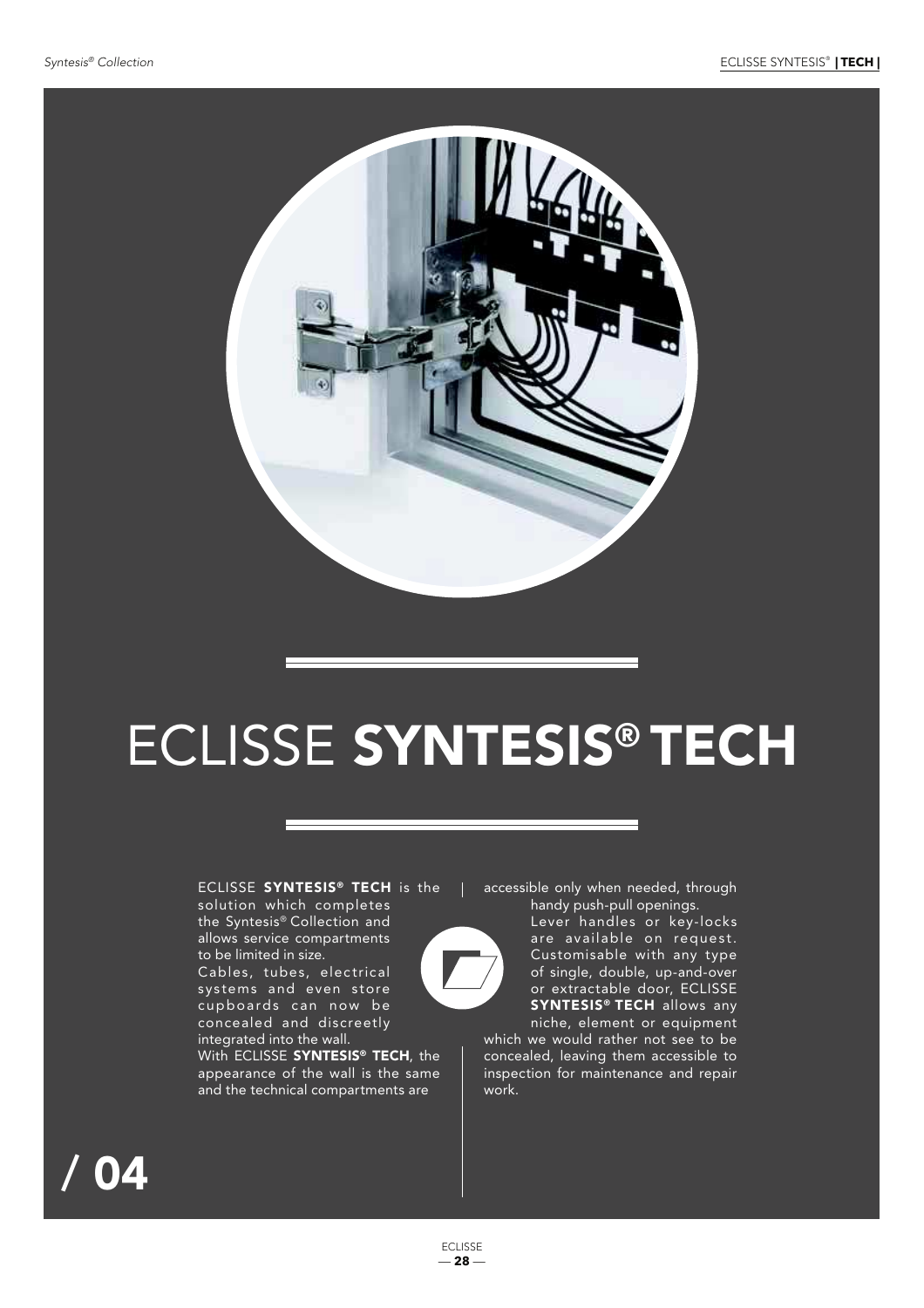





|  | I<br>l |
|--|--------|
|  |        |
|  |        |



® ECLISSE SYNTESIS **| TECH |**

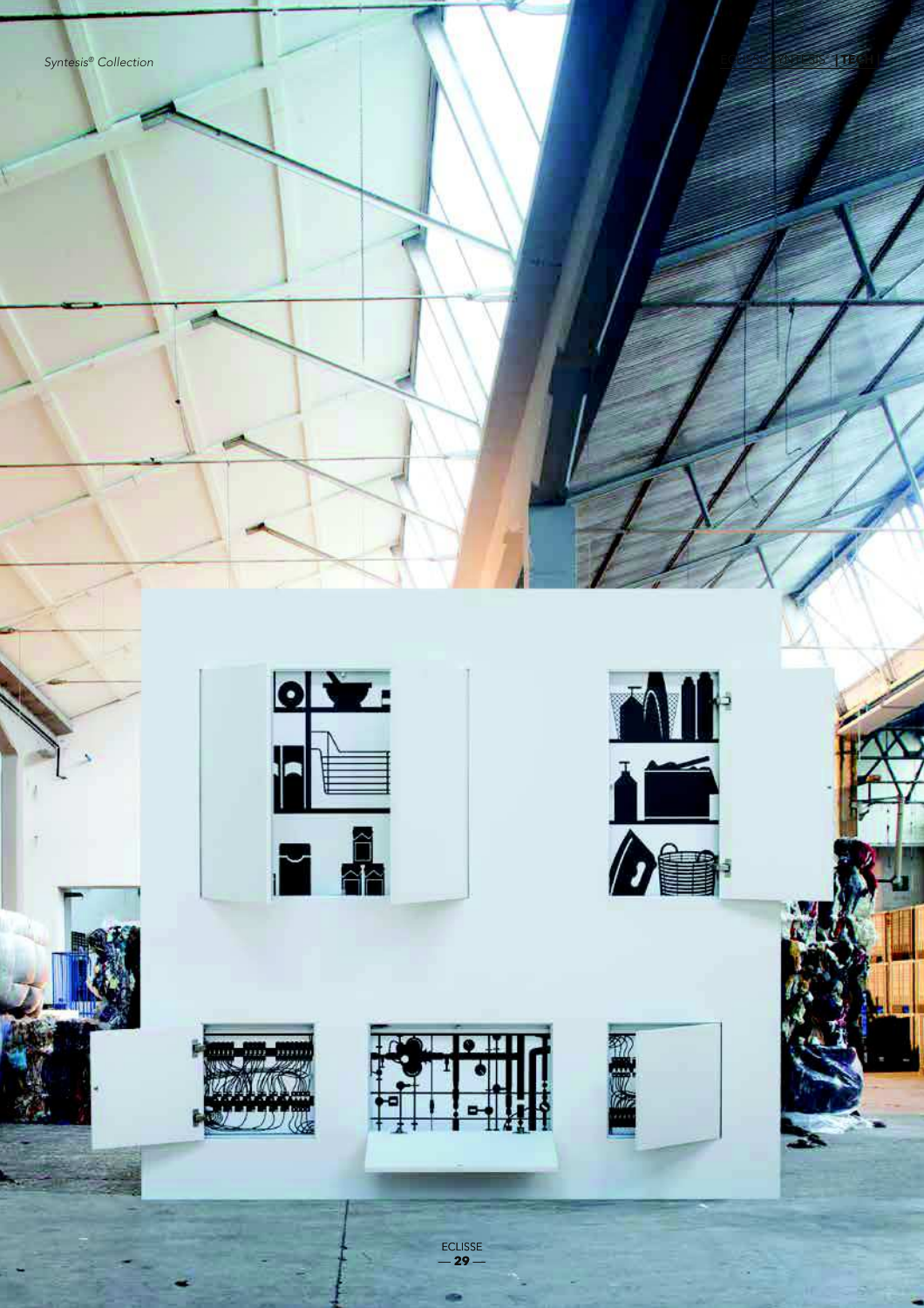# ECLISSE SYNTESIS® TECH

**EXAMPLE APPLICATIONS OF THE ECLISSE SYNTESIS® TECH SYSTEM**



# Up-and-over door version with opening upwards





Side hung version with opening on the right





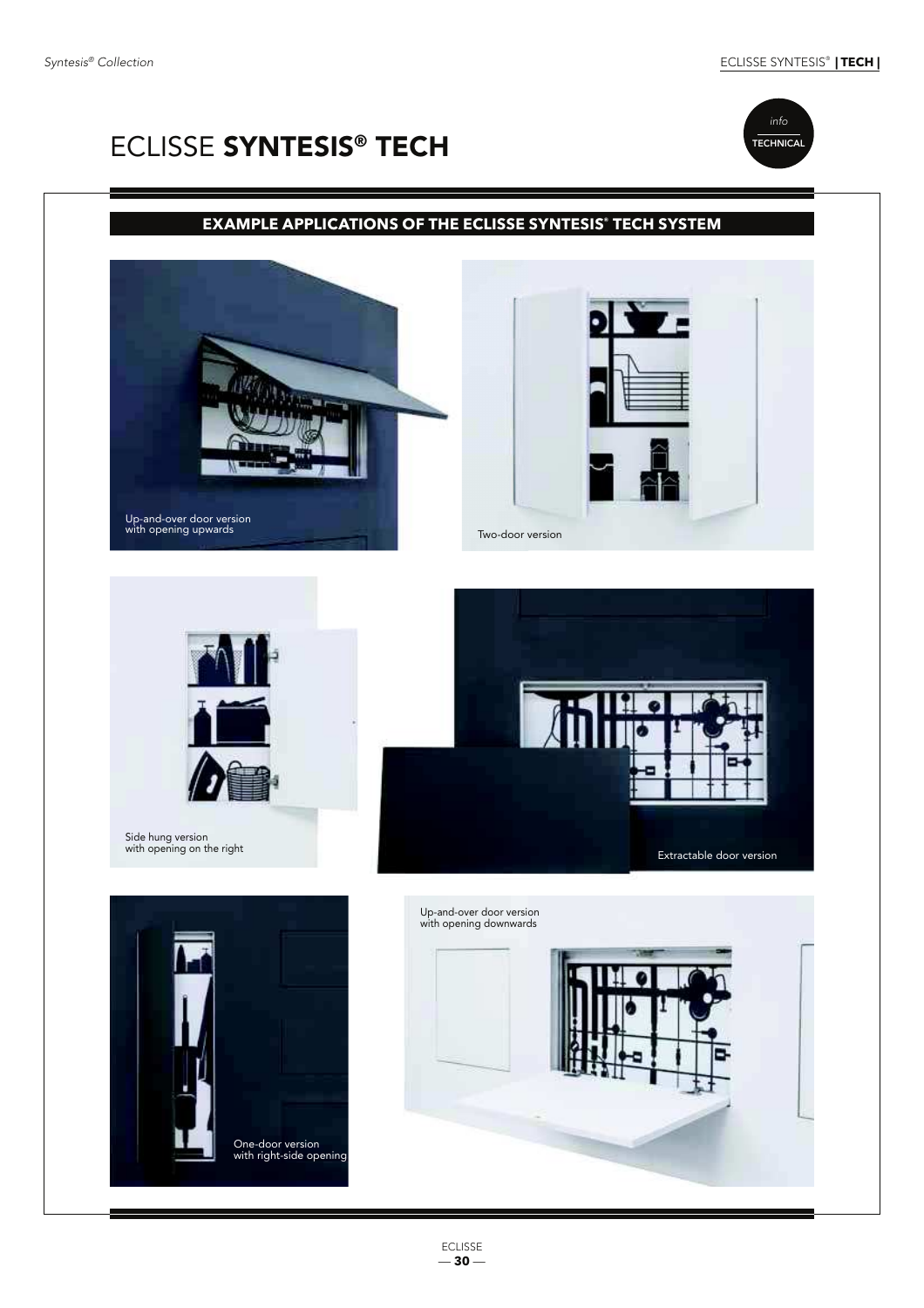# ECLISSE SYNTESIS® TECH APPLICATIONS





### **ADVANTAGES**



 The whole frame and locks/hinge mounting brackets are made of anodized anti-corrosion aluminum, coated with primer and ready for painting in the same colour of the wall. A continuous uniform surface means a consistent surface finish, both inside and outside.

### • **Designed for the installer**

 The reduced size of the frame is designed in order to push through comfortably with wiring and piping on all 4 sides.

### • **Sturdy frame**

 Like all other Syntesis Collection products, ECLISSE SYNTESIS® TECH is sturdy and easy to assemble.

### • **No cracks!**

 The frame profile is designed in order to fully integrate into the wall, avoiding the formation of cracks along the perimeter of the compartment.

### • **Universal**

 Only one frame for both solid wall and stud wall. Metal supports to fix the frame to the metal wrapping and the wall structure available as standard.

### • **Door panel**

 Syntesis Tech comes complete with frame and door panel. 18 mm panel thickness are melamine faced chipboard Class E1, melamine coated in white and edged in ABS, ready to be painted.

### • **165° hinges as standard**

 Perfect accessibility thanks to special 165° opening hinges, mounted as standard. Hinges also can be adjusted on three axes to ensure a perfect aesthetic result.

### **OVERALL DIMENSIONS**





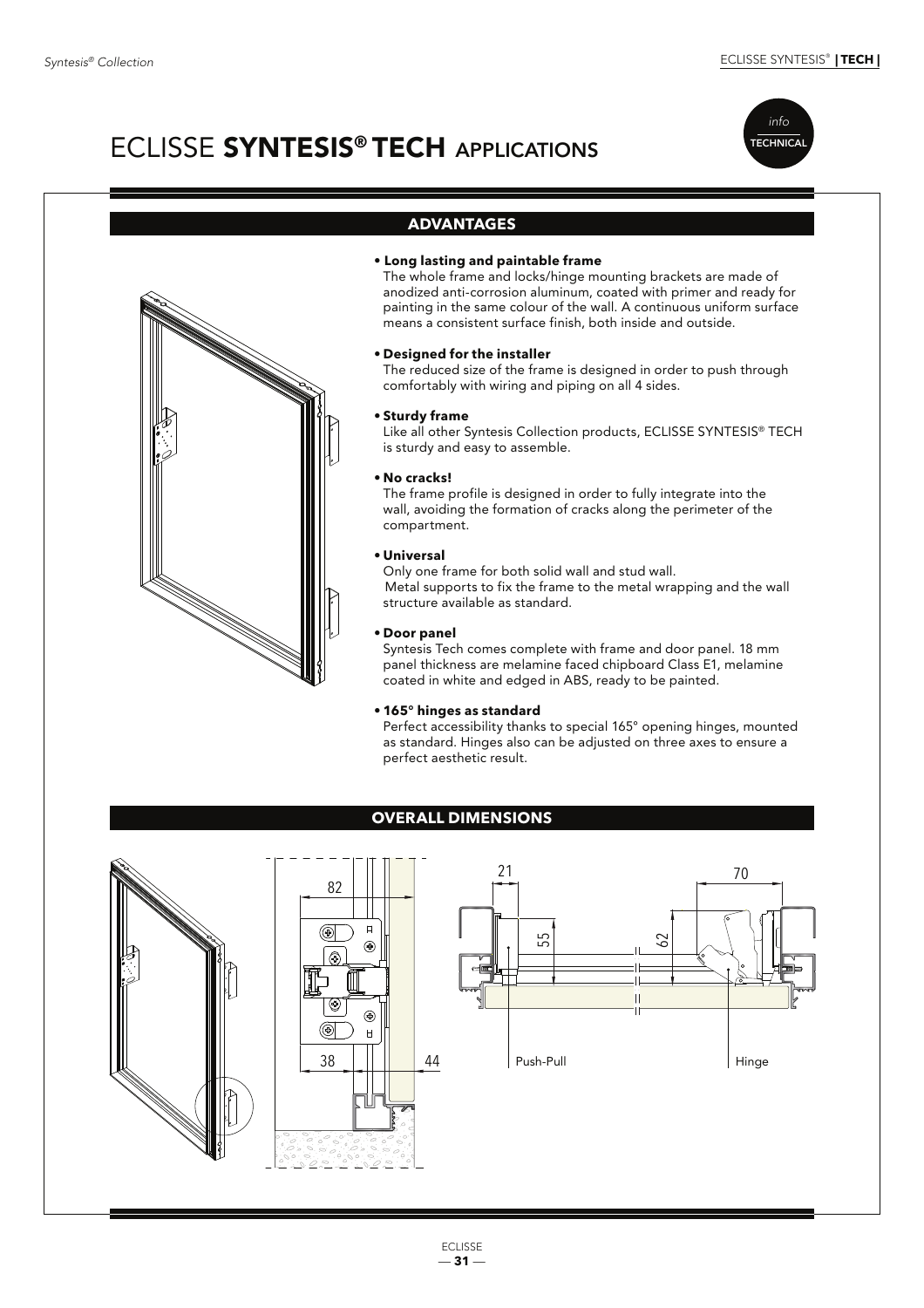## info ECLISSE SYNTESIS® TECH DIMENSIONS DATA **DIMENSIONS** ⊩m H1 H C L 厅 p **APPLICATIONS FRAME ON PLASTERED WALL** 28 82  $\circ$  $\circ$  $\equiv$ n).  $\overline{4}$  $\leq$ -ii 26,5 **FRAME ON STUD WALL WITH A SINGLE PLASTERBOARD** 28 82  $\ddot{4}$  $\overline{1}$ ון<br>וו 26,5 **FRAME ON STUD WALL WITH TWO PLASTERBOARDS** 28 82  $\frac{1}{2}$ 44  $\overline{\mathbf{u}}$ H 26,5